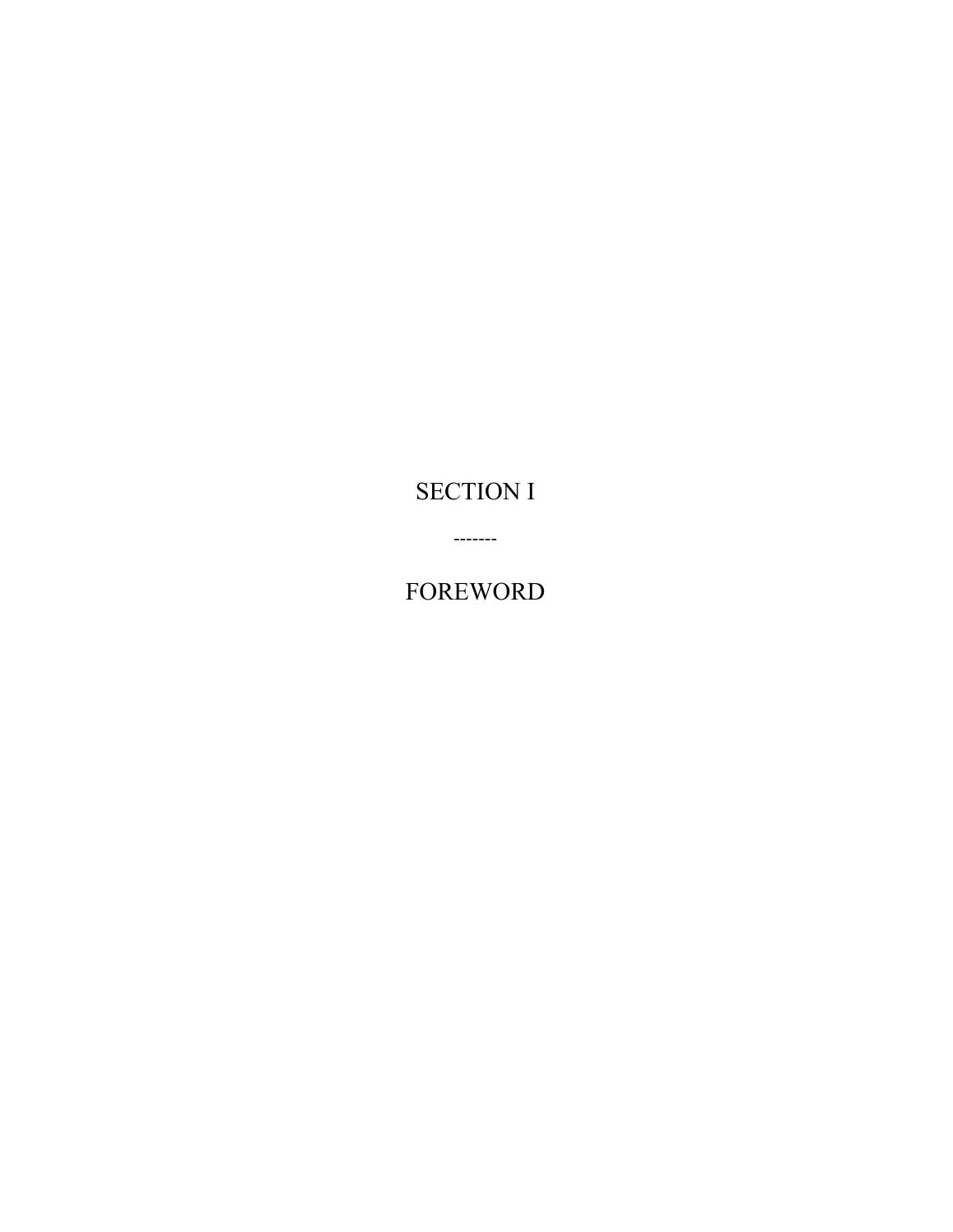On January 19, 1968 the governor of Pennsylvania approved "The Land and Water Conservation and Reclamation Act" (the Act), which authorized the issuance of bonds in the amount of \$500,000,000 to be used for the conservation and reclamation of air, water, and land resources. The Act provides for the control and elimination of stream and aid pollution resulting from past coal mining operations, abatement of stream pollution by sewage from municipalities, and the development and improvement of recreational lands for the benefit of all Pennsylvanians.

The provisions of the Act are being implemented by several Commonwealth agencies, among which the Department of Mines and Mineral Industries (Department) is playing a major role. The Department is responsible for (1) eliminating air pollution from burning coal refuse banks as well as surface and underground mine fires, (2) reducing or eliminating surface subsidence above abandoned deep mine workings, (3) restoring abandoned strip mines, and (4) abating stream pollution from coal mine drainage. An amendment to the Act that will enable the Department to also use funds appropriated under the Act to construct treatment facilities for abating stream pollution from active coal mining operations has been introduced into the legislature. If the amendment is enacted, coal mine operators will probably be charged a service fee for using treatment facilities constructed by the Commonwealth.

The Beech Creek Watershed (Watershed) was one of the first areas in which the Department decided to undertake a mine drainage pollution abatement program. The Watershed is located in portions of Centre and Clinton Counties and is within the Susquehanna River Basin. Mine drainage pollution from inactive deep and strip mines originates within the Watershed. All Watershed mine drainage discharges eventually find their way into Beech Creek, which discharges into Bald Eagle Creek, a tributary of the Susquehanna River. In the past, Bald Eagle Creek both upstream and downstream from its confluence with Beech Creek was of relatively good quality. The Corps of Engineers recently completed construction of the Foster J. Sayers Reservoir (Reservoir), a flood control reservoir on Bald Eagle Creek, just upstream from its confluence with Beech Creek. Reservoir waters will be used for recreation. The Department fears that the quality of Bald Eagle Creek downstream from its confluence with Beech Creek might be seriously degraded because of decreased stream flow resulting from the reduced release of water from the Reservoir. The Watershed represents a sizable portion of the total area of the Commonwealth contributing mine drainage pollution to waters of the Commonwealth. Accordingly, the Department authorized the firm of Gannett Fleming Corddry and Carpenter, Inc. to conduct certain preliminary investigations to (1) determine the causes and extent of mine drainage pollution in the Watershed, (2) ascertain the abatement measures that could be used to reduce such pollution, (3) determine costs for various combinations of abatement measures, and (4) recommend for construction the abatement measure or combination of abatement measures determined to be most suitable for the Watershed.

The Watershed and its major features are shown on Plate I. A glossary of terms used throughout this report is presented in Appendix A.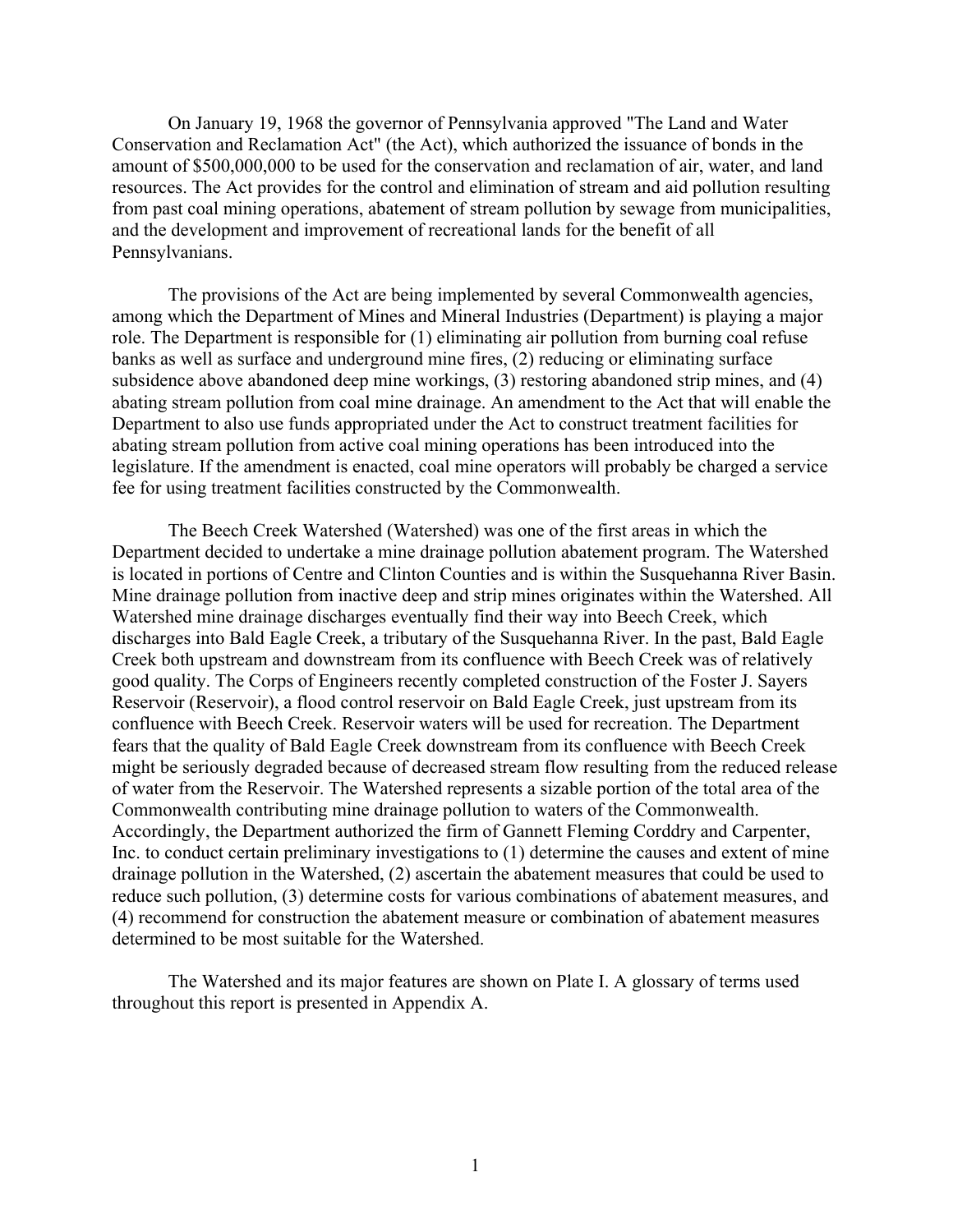## **GLOSSARY**

#### Abatement Measure

Method by which acid mine drainage is (1) prevented or reduced, (2) treated, or (3) discharged without treatment, in a controlled manner, to surface or subsurface waters.

#### Abatement Plan

A single abatement measure, or combinations of abatement measures, which when constructed will either eliminate acid mine drainage discharges, bring such discharges into compliance with current Sanitary Water Board limitations, or significantly improve stream water quality.

### Affected Area of a Strip Mine (Affected Area)

That area disturbed by strip mining, including the excavation or strip pit, the piles of removed overburden or spoil, and any area above the highwall from which earth was removed during or following mining.

#### Acid Mine Drainage (AMD)

Mine drainage not completely meeting current pH, iron, and acid limitations stipulated by the Sanitary Water Board.

## Annual Fixed Cost

Amortization (30-year term) plus interest at five percent per annum.

#### Annual Operating and Maintenance Cost

Cost attributable to items such as labor, chemicals, power, and replacements resulting from normal wear and tear.

## Collection System

Includes all facilities necessary to deliver acid mine drainage to a treatment plant including flow equalization basins, conveyance sewers, open channels, underground channels in abandoned deep mine workings, and pumping stations.

## Deep Mine Entry

Man-made entry constructed into or out of deep mine workings to gain access to the coal, enable its removal, or provide suitable working conditions.

## Department

Department of Mines and Mineral Industries, Commonwealth of Pennsylvania.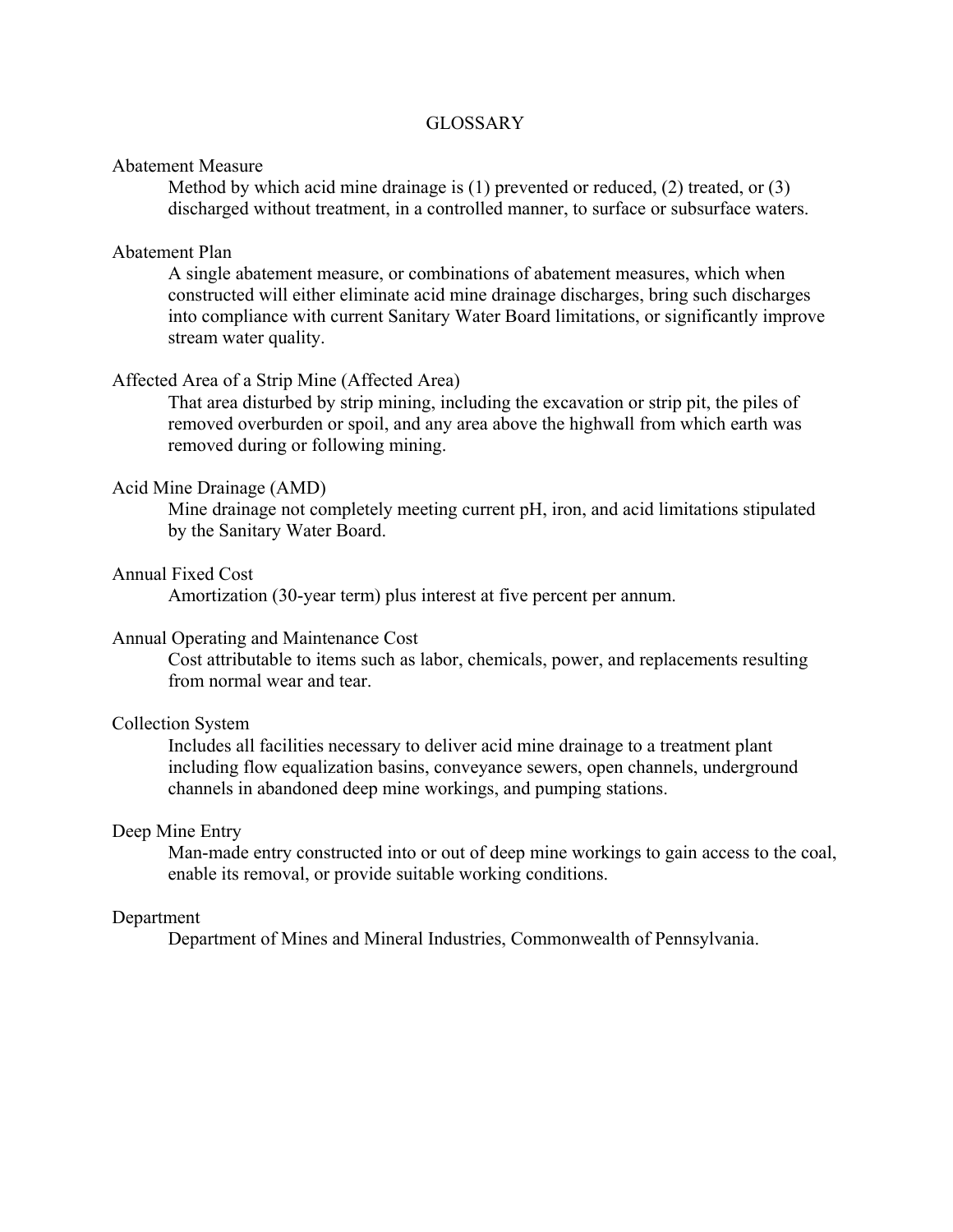## Long-Term Cost

Estimated average total annual cost associated with a particular abatement plan over a span of years sufficient to demonstrate long-term trends; 300-year period arbitrarily selected for this report; for all abatement plans studied in detail, long-term cost projections are based upon the assumption that the project cost at present price levels will be reincurred regularly throughout the 300-year period with a frequency directly related to the replacement interval of the abatement measure(s) involved.

## Mine Drainage (MD)

Mine drainage from either deep or strip mines, accumulations of acid-forming refuse resulting from such mining, and geological deposits not directly associated with coal mines or mining.

### Mine Drainage Discharge Point

A point of mine drainage outflow from a strip mine, deep mine, or refuse area; for this report, a point where mine drainage outflow was gauged and sampled by Gannett Fleming Corddry and Carpenter, Inc.

## Preventive Measure

Method by which the formation of acid mine drainage is prevented, or if not prevented, its volume or pollutional characteristics, or both, reduced.

## Project Cost

Includes construction contract price for physical facilities complete-in-place, purchase of lands and rights-of-way, and engineering, legal, and miscellaneous administrative expenses attributable to the project.

## Recreation Stream (Corps of Engineers Definition)

Stream or sections of a stream readily accessible by road or railroad, and with some development along its shoreline; the stream or sections may have had some impoundments or diversions in the past.

## Refuse Area

An accumulation of pyritic, shaley, or other undesirable material associated with coal or clay as mined but subsequently discarded. This material is separated from coal or clay during deep or strip mining, breaking, cleaning, or processing. An accumulation of such material within the affected area of a strip mine is considered in this report as part of the affected area and is not listed separately as a refuse area.

## Replacement Interval

The elapsed years (estimated) after which an abatement measure will have to be reconstructed to maintain its effectiveness.